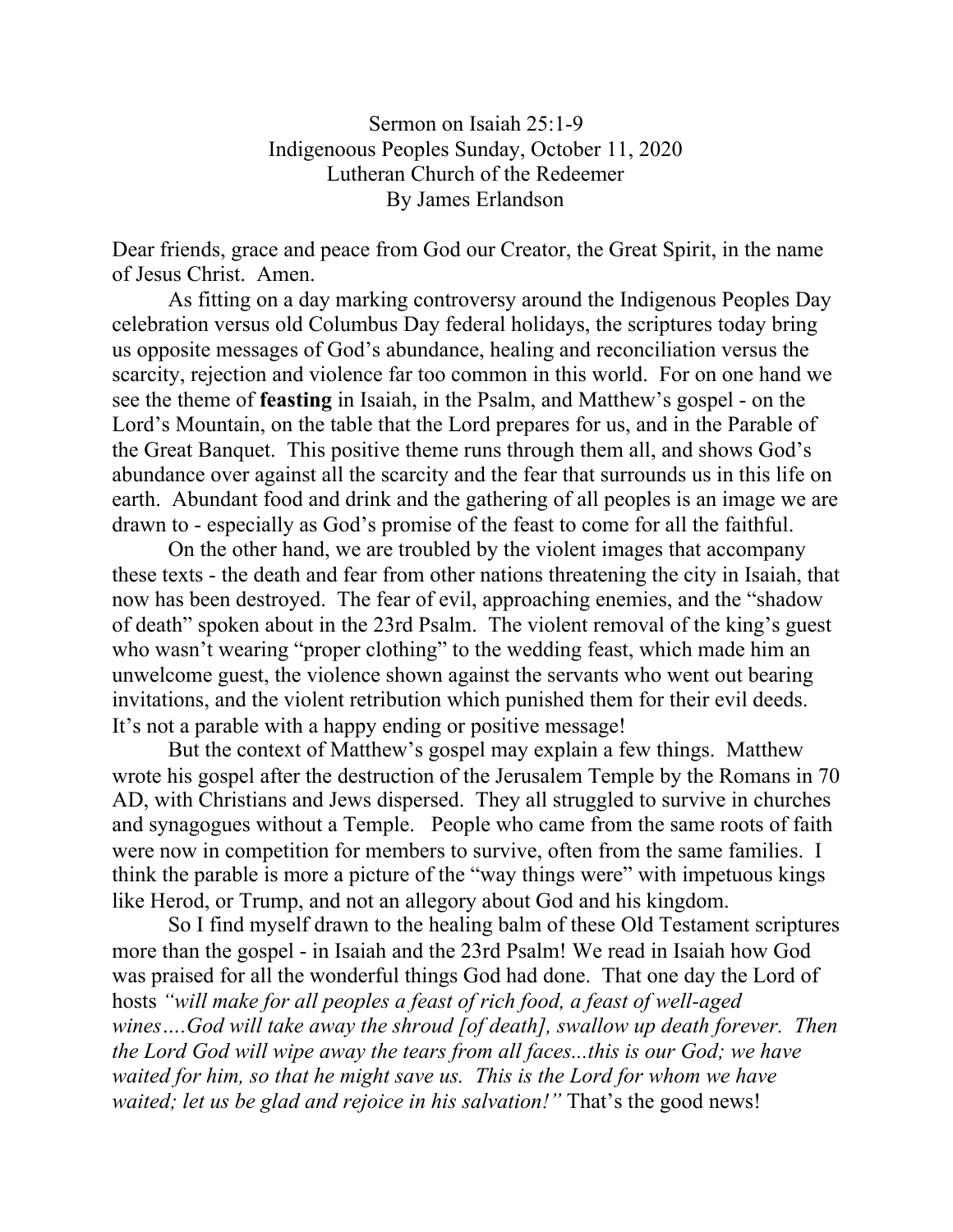And in the Psalm we hear the comforting image of the Lord as our Shepherd, who guides you and me to green pasture, safely through the dangers and the valleys of death. The Lord who prepares a table for you and me even in the presence of our enemies! We Christians identify this table with holy communion the Lord's table to which we are all invited, when Jesus says *"This is my body, given for you. This is my blood, shed for you."* So we come to the table today.

Our common Lutheran approach to this feast of our Lord's table is to say all are invited! All are welcome! Except that it gets complicated when we have to send out invitations. We are too comfortable among "our own", often too reticent and self-absorbed to go out into the streets to invite others to come! For Lutherans, and most Christians, it has just been easier to move out and find new tables!

So now we come to the present day, a time of transition and change, from Columbus Day to Indigenous Peoples Day, and their totally opposite focus. Since 1937 Columbus Day was a National Holiday in the U.S.A., declared by President Franklin Roosevelt, to commemorate the landing of Christopher Columbus on the island of San Salvador (in the Bahamas) in 1492. Italian-Americans had pushed for this commemoration as a matter of ethnic pride and recognition, especially after a mob lynched 11 Italian immigrants in New Orleans in 1892, which started the commemoration. But this holiday ignored for years the genocide against Native peoples from the days of Columbus, who initiated the slavery and torture of the orginal inhabitants of the lands he arrived in and claimed for the King of Spain the lands and resources stolen, by *conquistadors* and colonists from Europe.

As we celebrate today the peoples who are indigenous to this beautiful land, we recognize the many gifts they have given us in culture, language, foods, spirituality, and welcome. But we also recognize the consequences of our enmity against Native Americans, the genocide over the past 500-plus years and the hatred and discrimination that still lingers like a curse. We know how millions were killed and enslaved in the Caribbean, Central America, Mexico and South America (Aztecs, Mayans and Inca peoples) - and also in North America, including the Dakota and Ojibwe in Minnesota. In 1493 Pope Alexander VI in Rome issued a decree which divided the world from pole to pole, and gave European "Christian" nations the right to take over the lands of "non-Christian" indigenous peoples and remove or enslave their populations. It declared that anyone not Christian was "less than human", without legal rights. It became the basis for the U.S. Supreme Court's understanding of international law called the "Doctrine of Discovery." With this rationale, "Christians" could take over lands, break treaties, send Native children to boarding schools which stole native culture, their language and spirituality from them. The killing of the buffalo and exterminating Native peoples by starvation, war, and disease, were justified in the name of Christianity.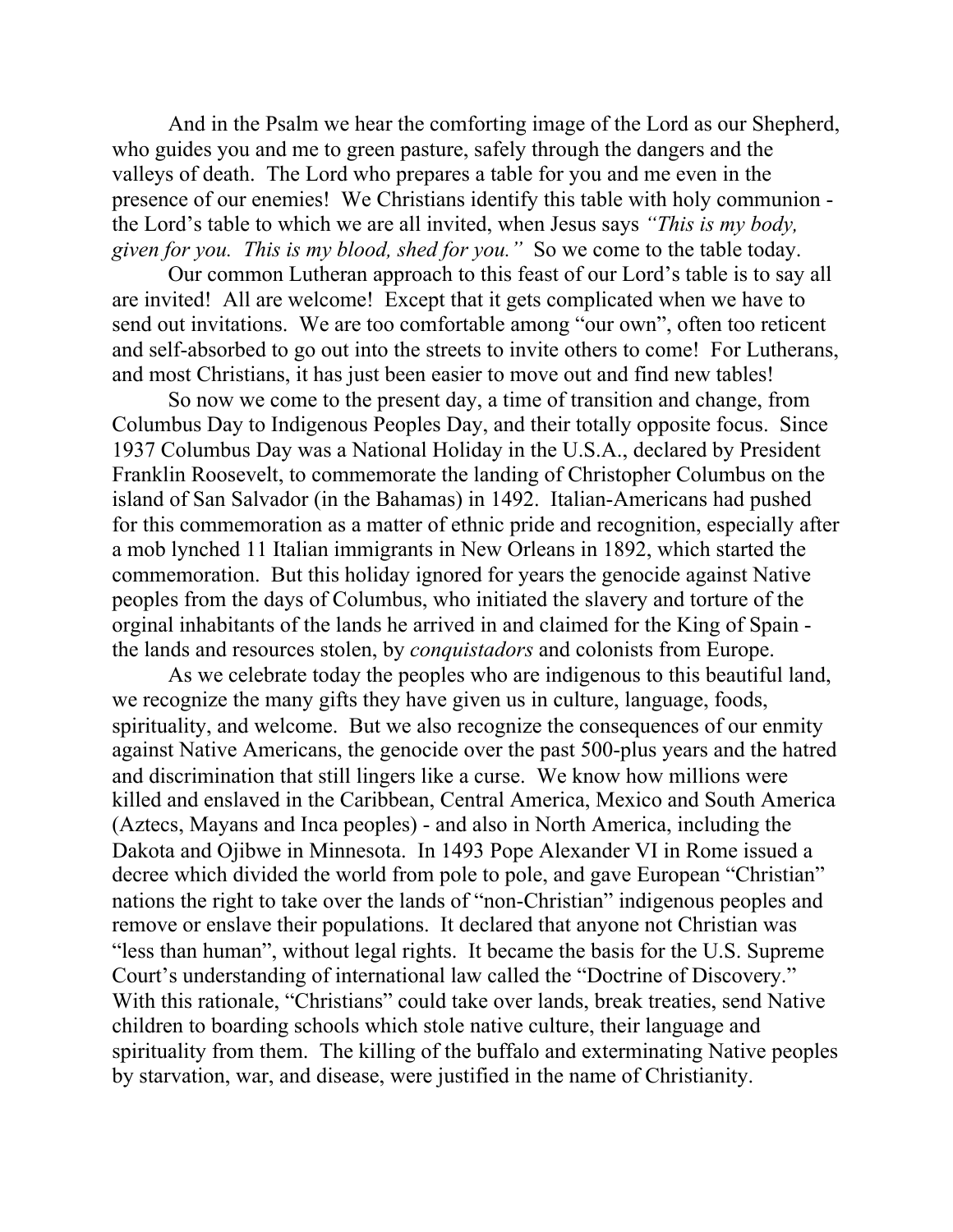It is our Christian shame that the name of Jesus Christ was used in the oppression, suppression, theft of lands and genocide of Native peoples in the Americas, Africa, and Asia from the 15th through 20th centuries. Christian cultural and racial superiority was claimed, mostly at the point of a gun, as superior war technology made this possible. In recent decades, we have been living through times that have slowly awakened in us the realization that people of our religion, in the name of Jesus, have caused so much harm to so many peoples, and we have much to confess and repent. Not merely to bring guilt or shame, but to repent, to turn around, and to walk in new ways of relationship, peace, and justice for everyone, reconciled with those we once saw as enemies. So in 2016 the ELCA repudiated the Doctrine of Discovery. That fall I tore in pieces a facsimile of that Doctrine of Discovery in our worship service on the eve of Thanksgiving, to declare that we Lutherans reject the racism and violence of white European American Christians against so many peoples they (and we) didn't understand.

But despite such professions of faith, the oppression and injustice continues today. On the Standing Rock Sioux Reservation in North Dakota, an oil pipeline still threatens to cross Native lands, and violent police actions against native people and protesters in 2016 remain seared in our memories. Native women and girls continue to go missing, assaulted or murdered today - women and girls who have disappeared, been raped or forced into prostitution, or found murdered in Minnesota, North and South Dakota. Poverty continues in Minnesota since Native lands were taken and sold off after the 1862 Dakota War, moving the Ojibway to reservations and expelling the Dakota to North and South Dakota. Over the years since many white Minnesotans have acquired, or inherited land and cabins in Minnesota's lake country, where the Ojibway people once lived. We see in 2020 suffering in the Native population from Covid-19 much higher than in the majority population due to health care inequities. Voting rights on reservations are at risk.

Sorry for such a grim picture! So in the wake of our resolutions and professions of faith, we have a lot of work to do! Making peace and doing justice takes work! But we have this promise in scripture that one day God will gather all the peoples on this earth for a great feast of welcome, take away all fear and death, and wipe away all tears, so that we can all sing one song of joy! One sign of this is how the Lord prepares for us a table of goodness and mercy, to which all are invited, where we will dwell with God forever. No more walls, no more prisons, no more suffering from exclusion and hate. We can begin to create those tables and communities where all are welcomed and loved, as a foretaste of this great feast to come! In the meantime, I close with this quote from Paul's letter to the Philippians, an appointed lesson for today which we did not read, urging all of us who are faithful to hold to the true values of our faith, as we follow Jesus, especially these days of our national election, and in how we treat and live with our